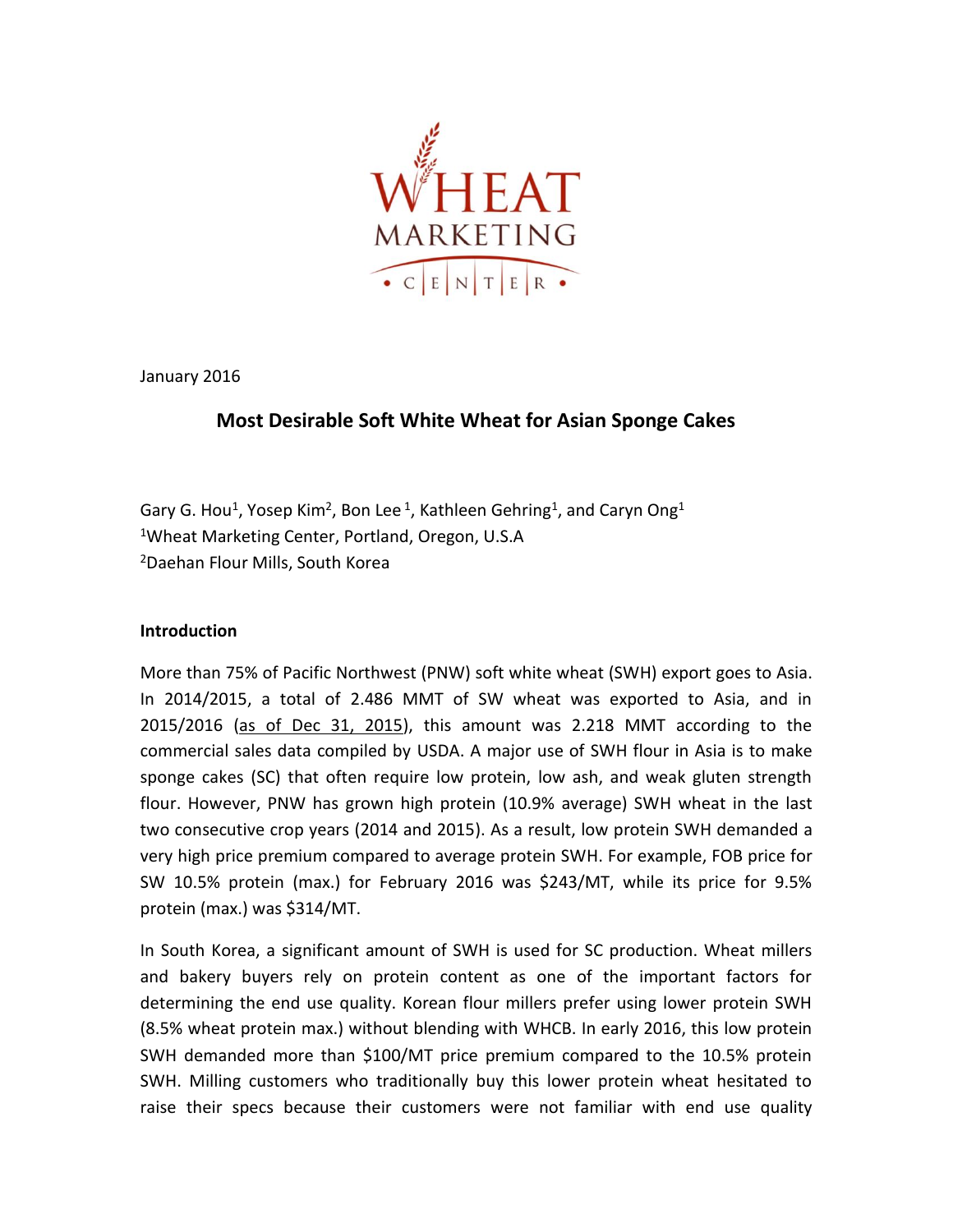characteristics of higher protein wheat. Thus, 8.5% protein SWH wheat had become the most expensive wheat in the world, which concerned flour mills in Asia and U.S. Wheat Associates (USW) alike. USW was very concerned if SWH had another year of high protein crop, Asian flour mills might consider purchasing similar wheat of other origins and SWH wheat would significantly lose its market share in Asia. Both USW and Asian millers were interested in the actual impact of SWH protein content on the sponge cake baking quality and the function of club wheat in improving Asian sponge cake quality.

#### **Background**

A number of studies have been conducted in the past to investigate wheat and flour quality requirements for Asian sponge cake products, but almost all of these studies dealt with individual varieties as research subjects, with the objectives of identifying intrinsic quality traits to improve breeding efficiency. However, in commercial trade SWH varieties are comingled at the country elevators when they are received and stored in different bins or silos based on protein content, falling number, and grade, among other things. As the wheat is transported to the export elevators from different sources, it is blended again to meet each buyer's contract specs. Therefore, a majority of overseas millers actually use in their milling operation is a blend of a few or more SWH varieties, not individual varieties. Moreover, Japanese millers traditionally purchase western white wheat (WW) that contains 20% white club (WHCB) for making sponge cake flour. Therefore, the research results on sponge cake flour quality requirements by studying individual varieties may not be applicable to commercial SWH or WW blend. There is a need to identify SWH quality characteristics that are related to sponge cake baking performance from a commercial operation perspective, i.e., using commercial exportable samples. To show its support from flour milling industry, Daehan Flour Mills in South Korea had sent Mr. Yosep Kim to Wheat Marketing Center (WMC) to assist with this research project. Mr. Kim spent seven months (January to August 2016) at WMC as a Visiting Scholar while conducting this project. We hope the results from this study will provide additional scientific data and help overseas millers revisit their SWH purchase specs to improve profit margins by reducing costs while maintaining high quality standard.

### **Current Project**

In this study, we received four SWH (wheat protein: 8.5%, 9.5%, 10.5%, and 11.5%), and three WHCB (wheat protein: 10.5%, 12.0%, and 13.5%) samples. The wheat was milled on a Miag Multomat pilot flour mill to obtain short patent flour of approximately 40% extraction. Each SWH flour sample was blended with a WHCB flour at ratios of 85%:15%, 75%:25%, and 65%:35% to produce reconstituted WW flour. A total of seven (7)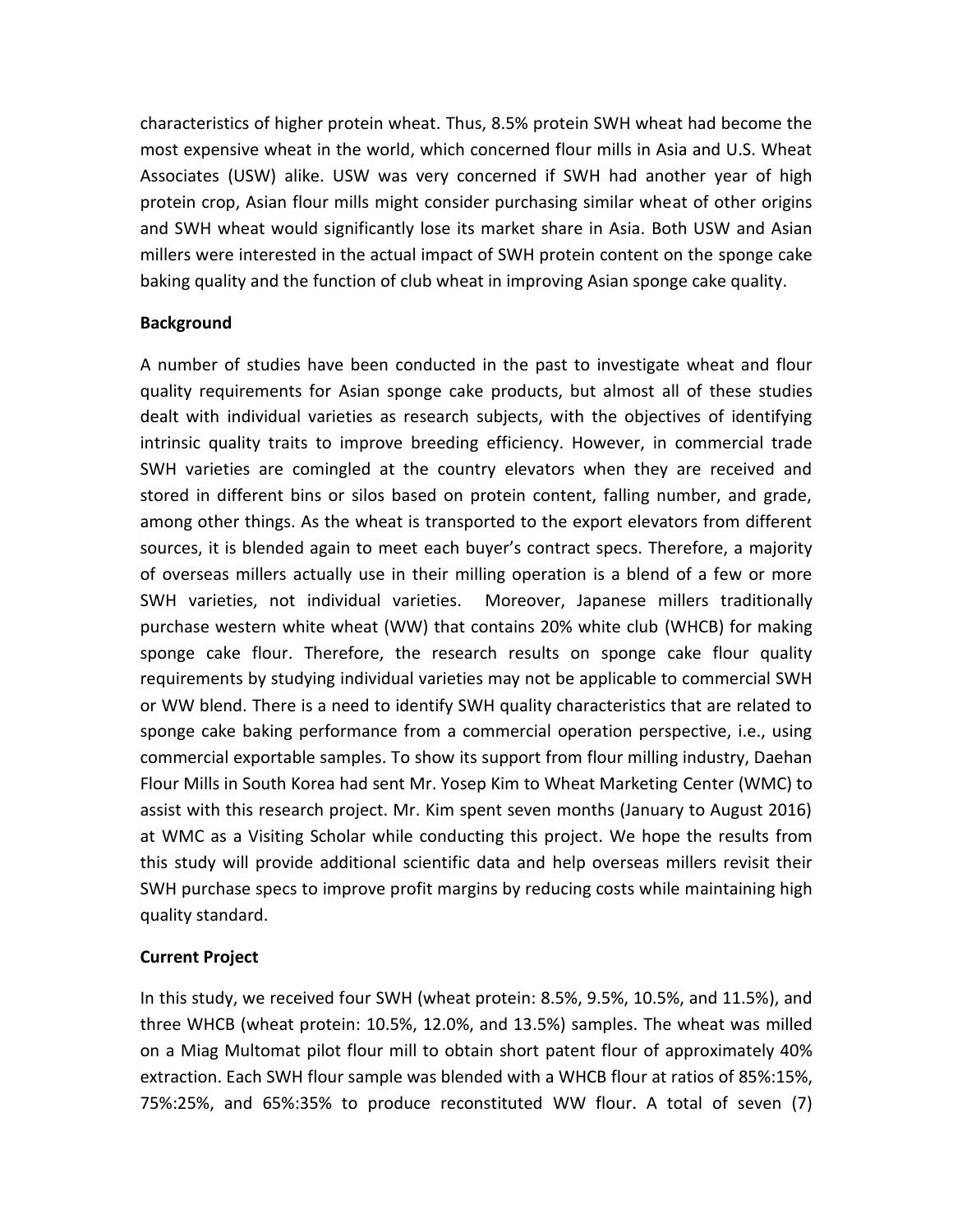individual SWH and WHCB and thirty (30) WW flour blends were analyzed for moisture, ash, protein, Farinograph, Mixolab, Alveograph, starch damage, particle size distribution, solvent retention capacity (SRC), falling number, rapid visco analyser (RVA), and Brookfield viscosity of flour-sugar-water slurry. Sponge cake was made and evaluated according to a standard Japanese sponge cake method.

When all data were analyzed altogether, we noted very few significant correlations between sponge cake quality (volume and crumb hardness) and flour quality parameters. These results indicated that SC is a very complex batter system and its quality is not determined by any single flour quality factor when commercial wheat blend is used. Instead, its quality is affected by a combination of flour characteristics and compositions. As a result, to better determine optimal wheat and flour quality specs for superior SC quality, five most-desirable flour samples and five least-desirable flour samples, based on sponge cake specific volume (SCSV) and hardness, were selected for comparative and correlation analyses.

Results showed that the most desirable flour blends for sponge cakes were made of 85% to 75% SWH (10.5% wheat protein) with 15% to 25% WHCB (10.5-12% wheat protein). The maximum flour protein content was 9.4%, which was equivalent to maximum of 10.5% wheat protein. The five most-desirable SC flour blends had slightly smaller median flour particle size (79.6 μm vs. 83.8 μm) and damaged starch (3.3% vs. 3.5%) than the five least-desirable flour blends. The most-desirable SC flour had much higher Brookfield viscosity of flour-sugar-water batter (41.2% sucrose solution) than that of the least-desirable flour (3670 cP vs. 3296 cP). The high flour-sugar-water batter viscosity suggests that Arabinoxylans may be beneficial to sponge cake volume as high batter viscosity helps retain gas bubbles during cake batter mixing that are available for volume expansion during baking.

On the other hand, batter pasting viscosities and final viscosity of flour-sugar-water batter (50% sucrose solution) as measured by the Rapid Visco Analyzer (RVA) were significantly lower for the most-desirable SC flour than for the least-desirable flour, confirming a previous study. Lower batter viscosity during cooling stage minimizes cake volume shrinkage and contributes to larger SCSV. Lactic acid SRC, Farinograph stability, Alveograph W value (dough strength), Mixolab C2 (protein stability at increasing temperature), C3 (starch gelatinization), C4 (hot gel stability), and mixing stability were positively correlated with SCSV. Flour particle size, lactic acid SRC, and Farinograph water absorption were positively correlated with cake hardness, whereas Mixolab C2 and C3 torques were negatively correlated with cake hardness. These correlation results indicated that these flour parameters were associated with sponge cake volume and